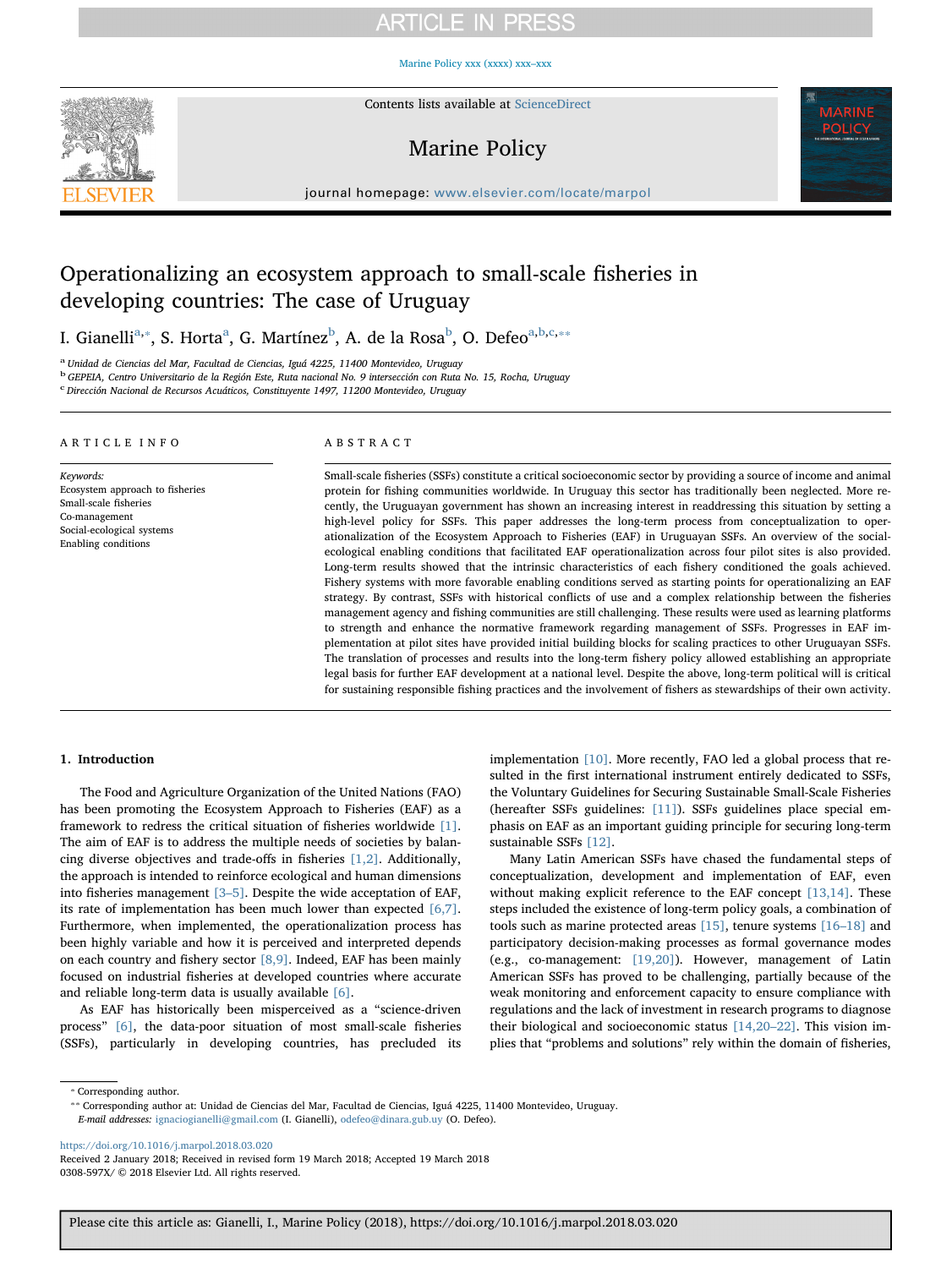#### I. Gianelli et al. *Marine Policy xxx (xxxx) xxx–xxx*

Fig. 1. Milestones that have contributed to the implementation of

EAF in Uruguayan SSFs. LFC: Local fishery councils.



although management failures often rely on the interaction between SSFs and the wider external environment [7,23,24]. Indeed, local and external drivers such as coastal population growth, climate change, globalization of markets and implementation of regional and global policies are increasingly affecting SSFs [23,25]. Thus, these socialecological systems (SES) will not deliver their full socioeconomic potential until these vulnerability sources are addressed in integrated and holistic management frameworks that recognize their biophysical and socioeconomic complexities [21,23].

In Uruguay, since the development of the fishery sector in the 1970s, the government has given special emphasis on industrial fisheries [26]. More recently, the Uruguayan government showed an increasing interest in setting high-level fishery policy goals, enhancing SSFs. Thus, the National Direction of Aquatic Resources (Dirección Nacional de Recursos Acuáticos: DINARA for its acronym in Spanish) drew up a Fisheries Management Program, with a clear long-term strategy directed to transform the utilization of Uruguay's fisheries resources into sustainable production systems through the integration of ecosystem-related principles and concepts into national legal and planning frameworks.

The aim of this paper is to address and review the long-term process from conceptualization to operationalization of EAF into SSFs of Uruguay. Despite a common institutional framework at the national level, operational contexts varied widely among Uruguayan SSFs. Thus, an overview of the operationalization of EAF across four pilot sites with dissimilar social-ecological enabling conditions is shown. In order to identify which factors facilitated or hindered the implementation of EAF, an assessment of such conditions in each pilot site through a broad participatory consultation with local experts related to SSFs is provided. Strengths and weaknesses detected during the whole process at local and national levels are also highlighted. Finally, key barriers to overcome and potential pathways towards future effective participation of SSFs beyond piloting experiences selected as learning platforms are discussed.

#### 2. Small-scale fisheries of Uruguay

Uruguayan SSFs are characterized by low capitalization levels, performed by a single or a small group of fishers operating in smallscale vessels with < 10 Gross Register Tonnage (GRT; [27–29]). Coastal shellfisheries developed on intertidal rocky and sandy shores through hand-gathering techniques are also defined as SSFs. Uruguayan SSFs are based primarily on continental and coastal waters extending from the intertidal to 7 nm offshore. Approximately 56% of small-scale fishers are concentrated in the area of influence of the Río de la Plata and the Atlantic coast [29]. There are 59 main ports in the country where about 675 small-scale vessels operate, exploiting some 50 species of finfish and shellfishes. The main species caught are whitemouth croaker (Micropogonias furnieri), brazilian menhaden (Brevoortia aurea), streaked prochilod (Prochilodus lineatus), brazilian codling (Urophycis braziliensis), stripped weakfish (Cynoscion guatucupa), boga (Leporino obtusidens) and tararira (Hoplias sp.). This sub-sector, which historically accounted for only 3% of Uruguayan landings in the second half of the last century, represents nowadays more than 20% of total landings and supports approximately 46% of the total number of fishers (the sector supports 1250 full and part-time fishers and 3750 indirect workers; [27,30]). Most small-scale fishers have developed an informal and

marginal system, which prevented their social inclusion, access to credits and loans, and their active participation in the management process [31].

SSFs landings are locally sold and eventually exported to international markets, representing a substantial source of revenues for low income families. However, several factors are threatening Uruguayan SSFs, including [27,30,32–34]: (i) technological interdependencies with industrial fisheries; (ii) generalized lack of control and compliance with fishing regulations, (iii) weak collective representation at both local and national levels; (iv) low market competitiveness due to the lack of adequate fish conservation infrastructure, marketing channels and final product elaboration for direct consumption; (v) habitat degradation (i.e. reproduction and nursery areas) and, in some cases, compromised stock situation.

#### 3. Moving ahead: EAF pre-implementation into practice

Although the institutionalization of EAF into the national fishery policy is not a necessary and sufficient condition for its implementation, long-term political support would facilitate EAF inception and development. Thus, the initial steps taken by DINARA for the period 2005–2007 included mechanisms for consensus building and public awareness of the need to promote EAF as a high-level policy goal (Fig. 1). The political juncture detailed above encouraged the conceptualization and development of the project "Piloting of an Ecosystembased Approach to Living Aquatic Resources Management" financed by the Global Environment Facility (GEF), implemented by FAO and executed by DINARA for the period 2008–2014 (Fig. 1). This government agency-led project had a fundamental role in translating high-level policy goals into tangible and operational measures in Uruguayan SSFs. Two of the most important goals pursued were: (i) implementation of ecosystem principles into SSFs; and (ii) development of capacity and empowerment of fishers through the institutionalization of co-management as the governance mode, which was explicitly included in an EAF context.

#### 3.1. Setting the scene for EAF operationalization: a participatory approach

The identification and participation of stakeholders since the very beginning of the process was a critical element for consolidating next steps. To this end, DINARA carried out discussion meetings attended by a wide range of stakeholders and created bonds between institutions and across fishing communities. Multidisciplinary and multi-stakeholder inception workshops (fishery managers, lawyers, FAO staff, scientists and fishers) resulted in positive feedbacks and the explicit interest of fishing communities to participate in the EAF process (Fig. 1).<sup>1</sup> Among other relevant stakeholders, The Uruguayan Coast Guard, local municipalities, the Ministry of Social Development and the Academy were also fully engaged. High-level policy goals, including EAF, co-management and fishery protected areas, as well as the path to make them operational by setting EAF management units and Local Fishery Councils (LFCs), were discussed from the very beginning to incorporate novel concepts in the normative framework.

<sup>1</sup> Several local fishing communities expressed their interest through formal letters in which they committed themselves to provide support for project activities through human resources and logistics (April 2009).